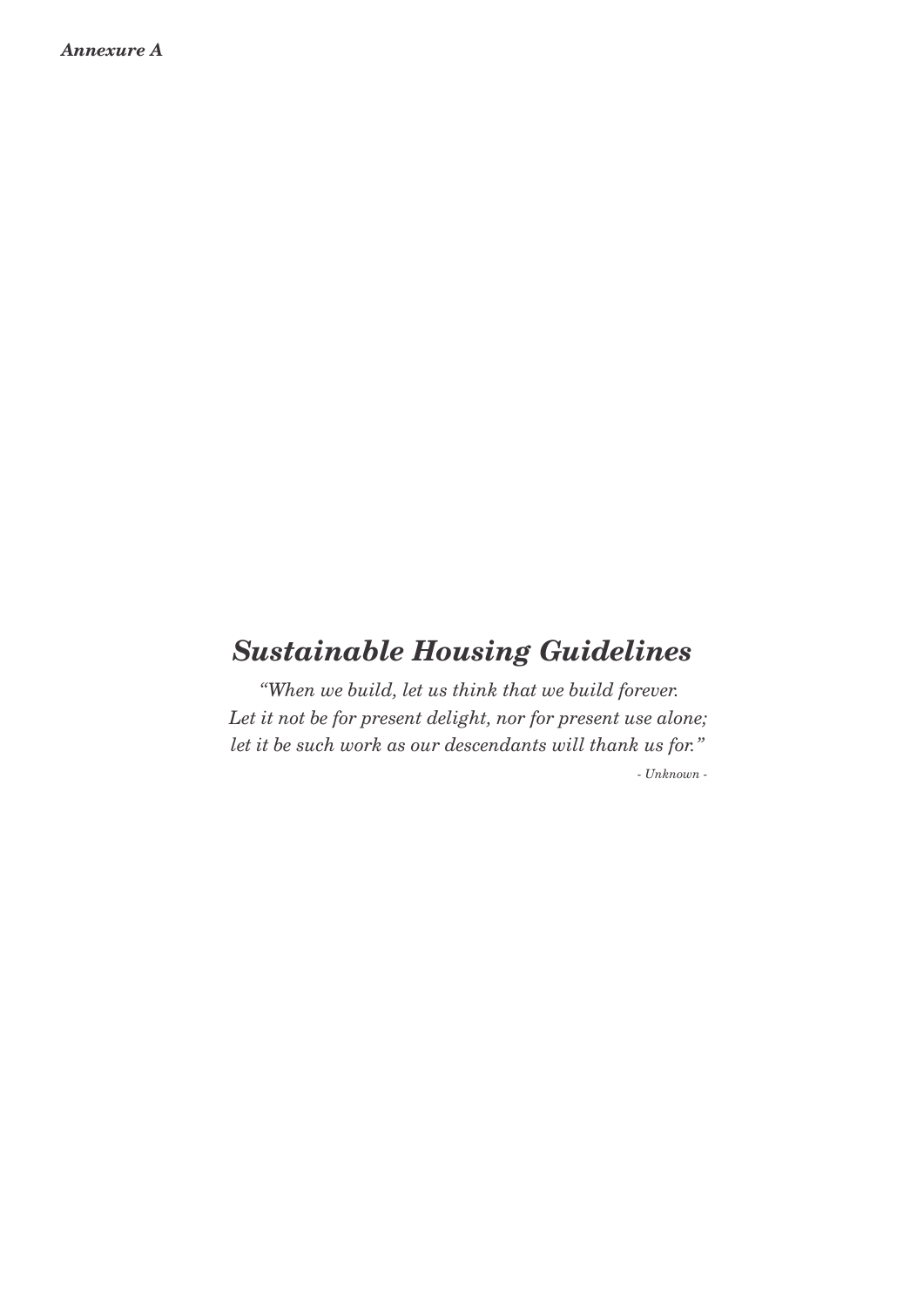# **Sustainable Housing Guidelines**

*The generally accepted definition of sustainable development is 'Development that meets the needs of the present without compromising the ability of future generations to meet their own needs' (WCED, 1987, Brundtland Report). In practice this means living in harmony with the natural environment, considering the social, environmental and economic aspects of our decisions, and reducing our footprint through a less energy, water and material intensive lifestyle. Social sustainability is also important and working towards a healthy and safe community is often interconnected with economic and environmental endeavours. .*

*Purchasers in Helderfontein Estate have a major role in making their houses and environment more sustainable. Awareness of environmentally sustainable design principles and expressing these preferences to their architect, designers and builders can create great change in the industry. .*

*Century Gas in conjunction with Century Property Developments have partnered with Sasol Homegas as the supplier of LPG gas to Helderfontein Estate,which will be supplied and stored in underground bulk gas tanks strategically placed within the Estate. Century Property Developments undertook to install gas pipes in the ground to distribute the gas from these tanks to every property within the Estate. The gas will be sold to property owners through a metering system. .*

*The main ways that homeowners can make a difference is through:*

- $\bullet$ *Recycling of refuse;*
- *Saving energy through the use of solar geysers and energy saving lighting;*
- *Utilization of the piped gas network for all heating, hot water and cooking requirements instead of using electrical underfloor heating, electric geysers and electric hobs which are specifically excluded;*
- *Using passive design or 'green' architecture;*
- *Storm water capture; and*
- *Responsible landscaping.*

*In line with the city's planned "green" initiatives, Century Property Developments will be striving for the implementation of long term energy management. Sustainable energy interventions, such as solar power, efficient public transport networks and smarter building regulations, could reduce South Africa's carbon dioxide emissions by up to 864 million tons over the next 20 years. Cities are going to have to use a long-term energy management plan as a foundation for economic development. Evidence suggests that efforts by all South African cities to diversify energy usage and energy sources are in their infancy. Reports have indicated that if cities do not play such an active role in managing both energy supply and use, then their own economies are unlikely to succeed. We truly believe that it is our moral obligation to start thinking not only smarter but "greener" by introducing some key initiatives and thus ensure a minimal impact on the environment and long term cost saving.*

### *Recycling*



*Recycling is one of the best ways in which to have a positive impact upon the world in which we live in. Recycling is highly beneficial for the natural environment and human beings. The amount of the rubbish we create and dump into the environment is rapidly increasing everyday and is having a detrimental effect on the environment, resulting in global warming and increasing the rate at which global temperatures are rising.*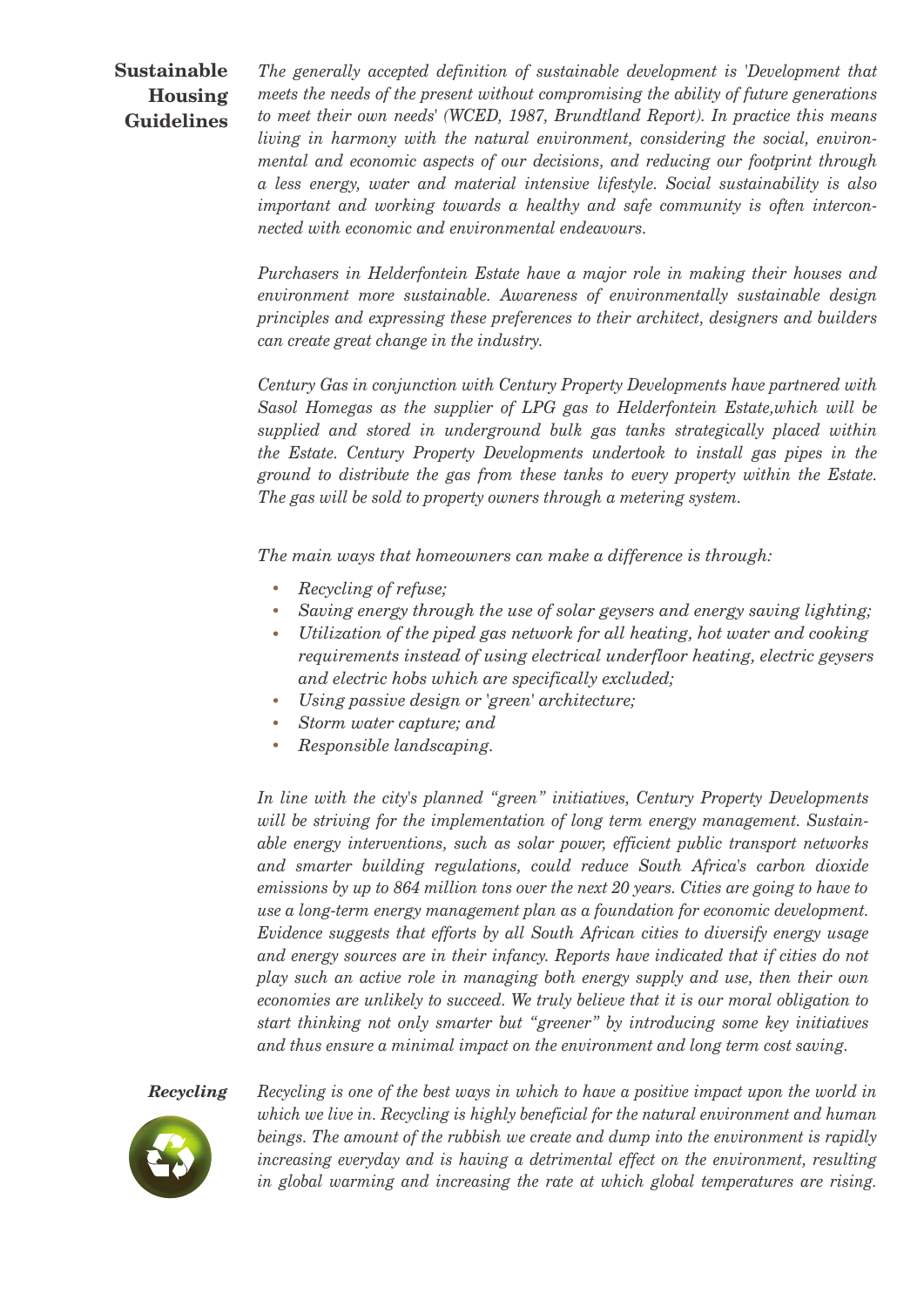

*Recycling is incredibly important as waste has a negative impact upon the ecosystem. Harmful chemicals and greenhouse gasses are released from rubbish in landfill sites. Recycling helps to reduce the pollution caused by waste. .*

*Although local authorities are primarily responsible for waste collection and disposal, it is increasingly becoming more important that the public accepts co-responsibility. Extensive debates on the topic of 'sustainable development' continue to be held and it is acknowledged that the emphasis needs to be placed on preventing pollution and minimizing waste at the source, as it is significantly more costly to clean afterwards.* 

*Helderfontein Estate will implement a comprehensive recycling initiative and therefore become one of the first "Green" housing developments in Southern Africa. .*

*The successful implementation of a recycling solution will significantly help in the reduction of waste products like: .*

- *Paper (office, newspaper, magazines, packaging)*
- *Metals (beverage cans)*
- *Glass (bottles, broken window-panes)*
- *Plastics (bags, bottles, containers)*
- *Cardboard*
- *Computer components and printer cartridges*

## *Saving Energy*



**(Baseline Energy Estimates, 2008) Energy Usage of a typical home:** *Heating and Cooling 38% Water Heating 25% Other Appliances 16% Refrigeration 7% Lighting 7% Cooking 4% Standby 3%*

*The demand for energy in South Africa is growing more and more every year but the supply is not keeping up. We have all experienced the inconvenience of load shedding and although the program has been suspended we believe this will only be temporary. Unless we, the South African public make a conscious effort to ease the burden on our National Grid we will be left in the dark. .* 

*For a country that receives as much sunlight as we do, we have been rather careless in our approach to the design of our buildings, we must pay more attention to the planet's vulnerability. The easiest and cheapest area to start is with our lighting. Home owners should invest in energy saving internal and external lighting both to save on costs and reduce energy consumption. With this in mind it will be a requirement that only energy saving lamps are used in the estates. .* 

*SA must be pro-active in following the global trend towards phasing out the use of incandescent (GLS) lamps; Compact fluorescent lamps (CFLs) and LED's are the preferred energy efficient option for lighting applications; further energy savings can be achieved by using natural light through sky lights to effectively light a building during daylight hours. .*

*Incandescent light bulbs were developed almost 125 years ago and have undergone no major modifications. They are incredibly inefficient, converting only about five percent of the energy they receive into light, the rest is lost to heat.*

*Tips for efficiency in houses:*

 *Reducing demand by putting in efficient lights and using day lighting to reduce cooling loads*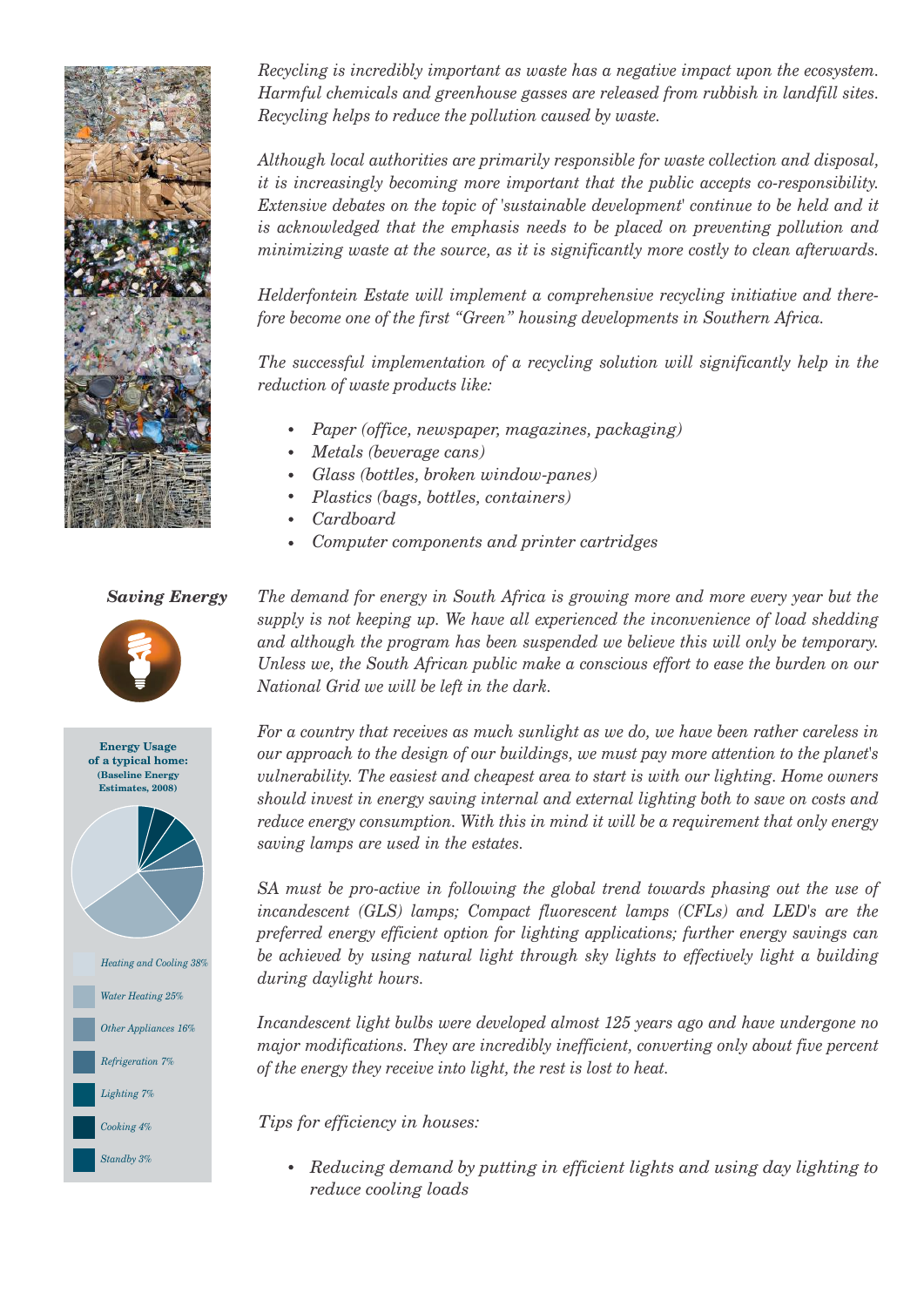

- *Solar geysers or instantaneous gas geysers (Mandatory)*
- *Photovoltaic panels and inverters to produce power to be stored in batteries*
- *Fit an efficient convection gas or wood fireplace in place of radiant units*
- *Use gas for cooking and heating*
- *Effective passive design*
- *Well sealed doors and windows with double glazing*
- *Sun shades and large eave overhangs.*
- *Intelligent load demand metering (May become mandatory on the estate)*
- *Use renewable forms of energy wherever possible*
- *Conventional electric underfloor heating and electric geysers are banned*

*These energy saving initiatives will reduce the over-all demand for maximum power, and lighten the load from Eskom significantly.*

*Green Architecture and Passive Design*



*High level openable windows capture winter sun and create cooling currents in* 



*Site Orientation*



*Green architecture is not a style, trend or a vernacular. Neither is it at all new. It is a climatically, geographically and culturally appropriate method of designing architecture and constructing buildings. It combines the best of both old and new technology. Green Architecture treads lightly on this planet and respects and cares for the Earth in a sustainable manner. .*

*The key benefits are:*

- *Reduced operating and life cycle costs for buildings and their landscapes.*
- *Improved health and productivity for building inhabitants.*
- *Higher property values*
- *Low environmental impact*
- *Sustainable development*
- *Lower carbon footprint*
- *Social responsibility*

*Passive design is design that does not require mechanical heating or cooling. Homes that are passively designed take advantage of natural climate to maintain thermal comfort. Houses should be designed for the climate making use of:*

- *Solar design with insulated thermal mass*
- *Maximised cross ventilation*
- *Evaporative cooling or ceiling fans if required*
- *Optimal positioning for solar access and exposure to cooling breezes*
- *All east and west glass should be shaded in summer*
- *Reflective insulation should be installed to keep out heat in summer*
- *Bulk insulation should be used in ceilings and in walls and floors*  $\bullet$
- *Outdoor areas should be screened and shaded but allow winter sun in*
- *Garden ponds and water features should be utilised to provide evaporative cooling for the house*

# *Orientation*

*Proper orientation reduces the need for auxiliary heating and cooling, and results in lower energy bills and reduced greenhouse gas emissions. Orientation for passive heating is about using the sun as a source of free home heating. Put simply, it*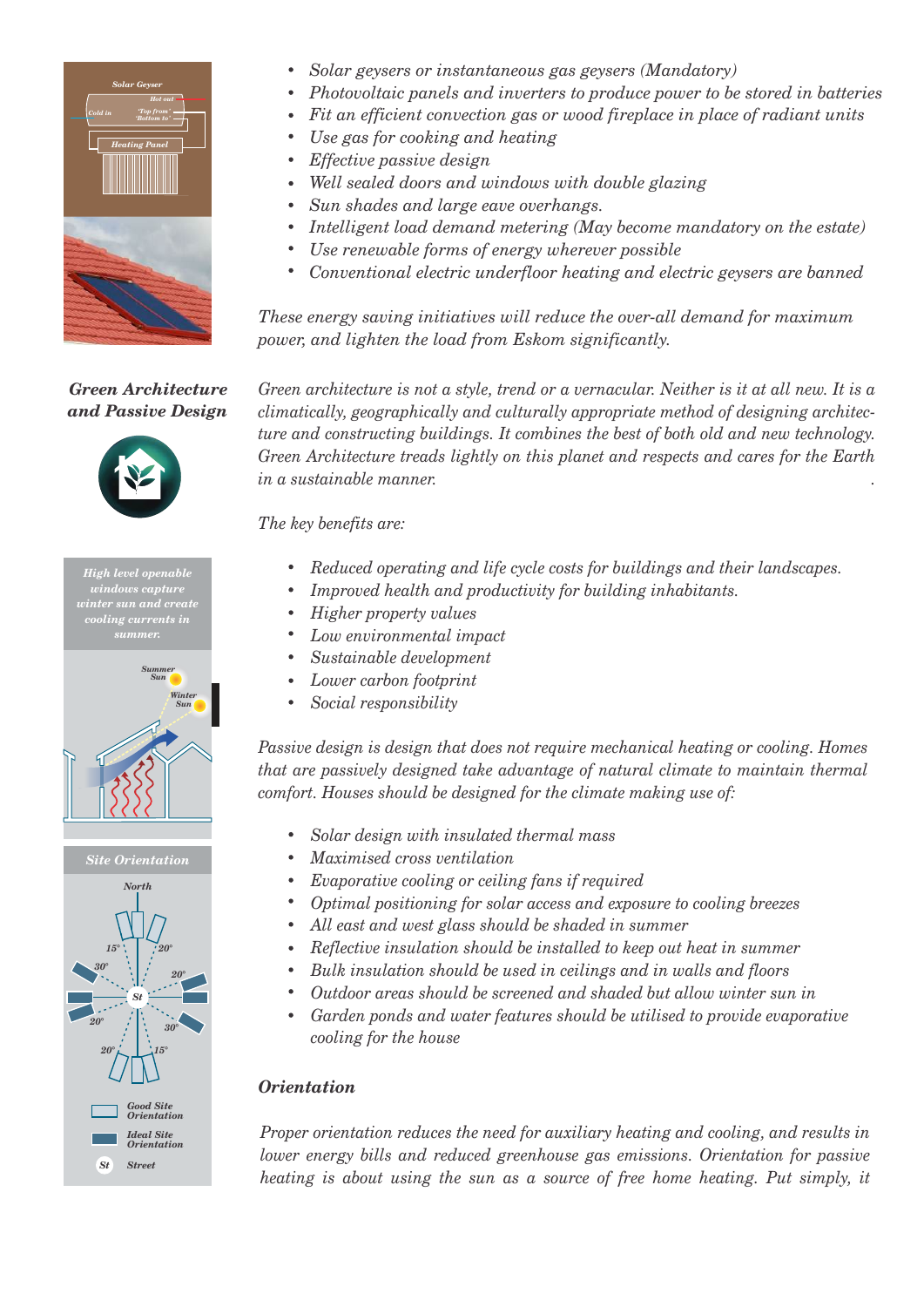*General rule of thumb when designing an eave for shading.*





*Downward pressure is improved further in the case of a louvered sunshade. Use window styles with 100% opening area such as louvre and casement.*

*involves allowing winter sun in and keeping unwanted summer sun out. This can all be done by using shading devices to exclude high angle summer sun and admit low angle winter sun in. Good orientation for passive cooling excludes unwanted sun and hot winds and ensures access to cooling breezes. A certain degree of passive cooling is necessary for the highveld climate.*

# *Shading*

*Shading of the building and outdoor spaces reduces summer temperatures, improves comfort and saves energy. Direct sun can generate the same amount of heat as a single bar radiator. Shading can block 90 percent of this heat. With ideal north orientation, sunlight can be excluded in summer and admitted in winter using simple horizontal devices such as eaves as well as the planting of deciduous trees. East and west facing openings require a different approach, as low morning and afternoon sun from these directions can be more difficult to shade. Keep the area of glazing on east and west elevations to a minimum where possible. Shading devices can include eaves, pergolas and louvres as well as trees or planted screens with deciduous vines.*

# *Passive Solar Heating*

*Passive solar heating is the most cost effective way of heating your home resulting in substantial long term savings for the homeowner. Solar radiation is trapped by the greenhouse action of correctly orientated windows exposed to full sun. Trapped heat is absorbed and stored by materials with high thermal mass, usually masonry inside the house. It is re-released at night when it is needed to offset heat losses to lower outdoor temperatures. For the best passive heating performance, daytime living areas should face north. Ideal orientation is true north and can be extended to between 15 degrees west and 20 degrees east of north. Fixed shading devices can maximize solar access to north facing glass throughout the year, without requiring much effort from the user. Proper orientation is essential for effective passive shading. Fixed shading devices above openings excludes high angle summer sun but allows low angle winter sun. Adjustable shading can be used to regulate solar access on other elevations. Correctly designed eaves are the simplest and cost effective shading method for northern elevations. .*

*In general, living areas should be grouped along the north façade and bedrooms along the south or east façade. Living areas and the kitchen are usually the most important locations for passive heating as they are used in the day and in the evening. Bedrooms require less heating as it is easy to get warm and and stay warm in bed. Childrens bedrooms can be classified as living areas if considerable hours are spent there.*

# *Passive Cooling*

*Passive cooling is the least expensive means of cooling a home, as well as producing the lowest environmental impact. Passive cooling maximises the efficiency of the building envelope by minimizing heat gain from the external environment and facilitating heat loss through air movement, cooling breezes, evaporation and earth coupling.* 

*This can be facilitated through:*

 $\bullet$ *Orientation for exposure to cooling breezes*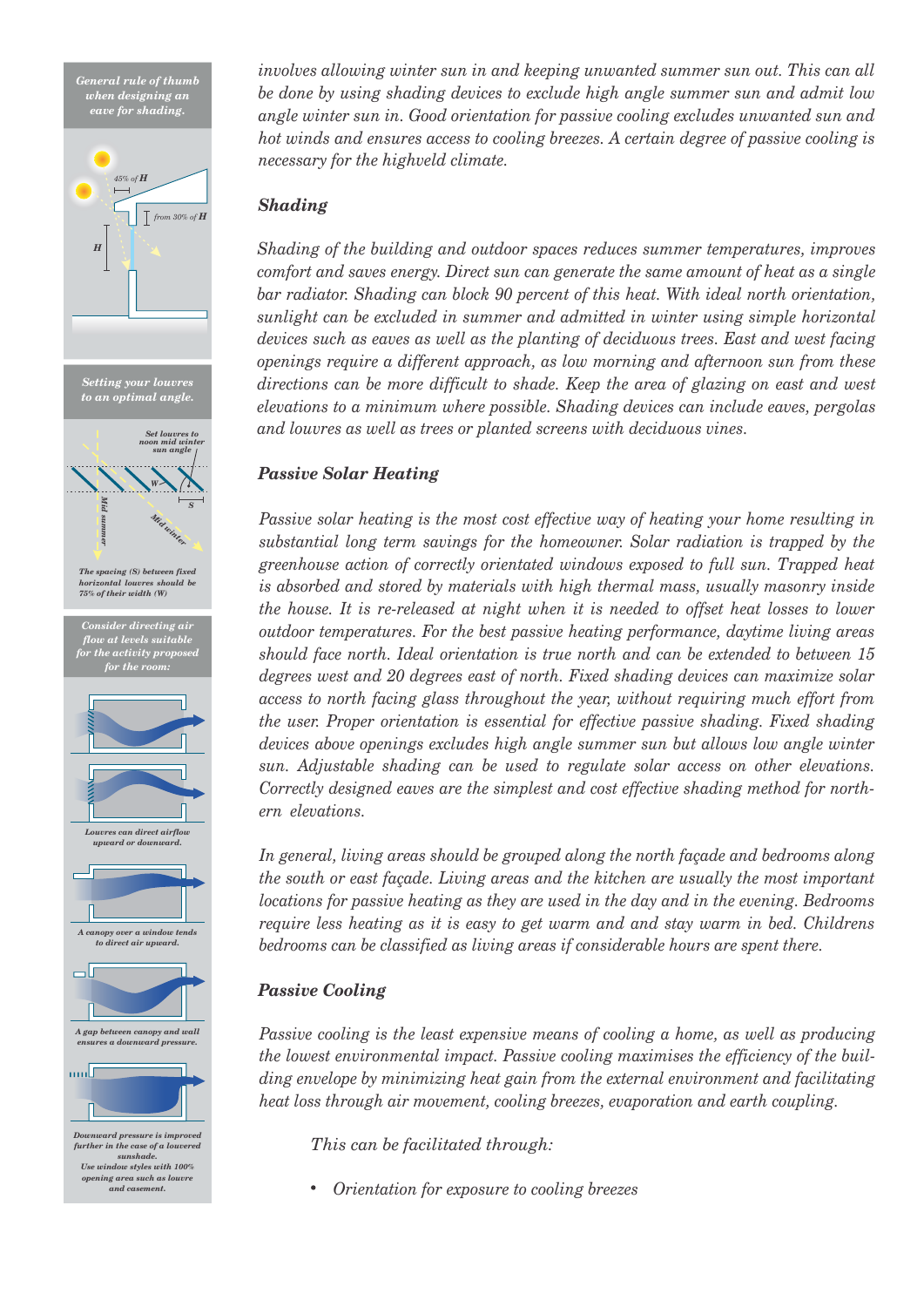#### *Typical sources of warm air leakage:*

- *Vented sky lights. Gaps between walls or ceilings and cornices.*
- *Construction joints between wall materials.*
- *Gaps where pipes penetrate walls.*
- *Gaps between floor boards. Gaps between walls or floors and skirting boards.*
- *Gaps between and around windows. Air vents and exhaust fans.*
- *Gaps around fixed airconditioners and heaters. Gaps around door frames.*
- *Gaps up chimneys. Vented downlights.*



*ability of a material to absorb heat energy.*



*Time of day*

*Outdoor Temp. Light Timberframed building. Heavy building with external insulation. Heavy building set into and*

*partially covered with earth.*

- *Increase natural ventilation by reducing barriers to air paths through the building*
- *Fans that provide ventilation and air movement in the absence of breezes*
- *Appropriate windows and glazing to minimize unwanted heat gains and maximize ventilation*
- *Effective shading*
- *Living and sleeping areas zoned appropriately for climate*
- *Evaporate cooling units*  $\bullet$

# *Insulation*

*Insulation acts as a barrier to heat flow and is essential to keeping your home warm in winter and cool in summer. A well insulated and designed home will provide year round comfort, cutting cooling and heating bills by up to half and, in turn reducing greenhouse gas emissions. The appropriate degree of insulation will depend on climate, building construction type and if auxiliary heating and cooling is to be used. Energy efficiency can also be improved by weather sealing. Weather proofing or draught sealing is the most effective method of achieving energy savings whist maintaining healthy indoor air quality. Up to 25% of heat loss from a home is due to draughts while up to 38% of our total greenhouse gas emissions are due to heating and air conditioning. Insulation of roofs is mandatory and insulation cast into the floor slab and installed in the wall cavities is strongly recommended along with the insulation of hot water pipes and tanks.*

# *Thermal Mass*

*Thermal mass is the ability of any material to absorb heat energy. A lot of heat energy is required to change the temperature of high density materials like concrete, bricks and tiles. They are therefore said to have high thermal mass. Lightweight materials like timber have low thermal mass. Appropriate use of thermal mass in your home can make a big difference to comfort, as well as cooling and heating bills. Correct use of thermal mass modulates internal temperatures by averaging day/night extremes while on the other hand, incorrect use can exacer*bate the worst extremes of the climate, radiating heat all night during a summer *heatwave or absorbing all the heat you produce on a winter night. Thermal mass should always be used in conjunction with good passive design.*

# *Glazing*

*Glazing has a major impact on the energy efficiency of the building envelope. Poorly designed windows, skylights and glazed surfaces can make your home too hot or too cold. If designed correctly, they will help maintain year round comfort, reducing or all together eliminating the need for artificial heating and cooling. Windows in a typical insulated home can account for more heat gain or loss than any other element in the building fabric. In summer, heat gain through an unshaded window can be up to 100 times greater than through the same area of insulated wall. Locate and size windows and shading to let sunshine in when the temperature is cold and exclude it when it is hot. Locate window and door openings to enhance natural cooling by cross ventilation. Provide seals to openings to minimize unwanted draughts. Solar heat gains through glass can be reduced by using spectrally selective glazing which filters*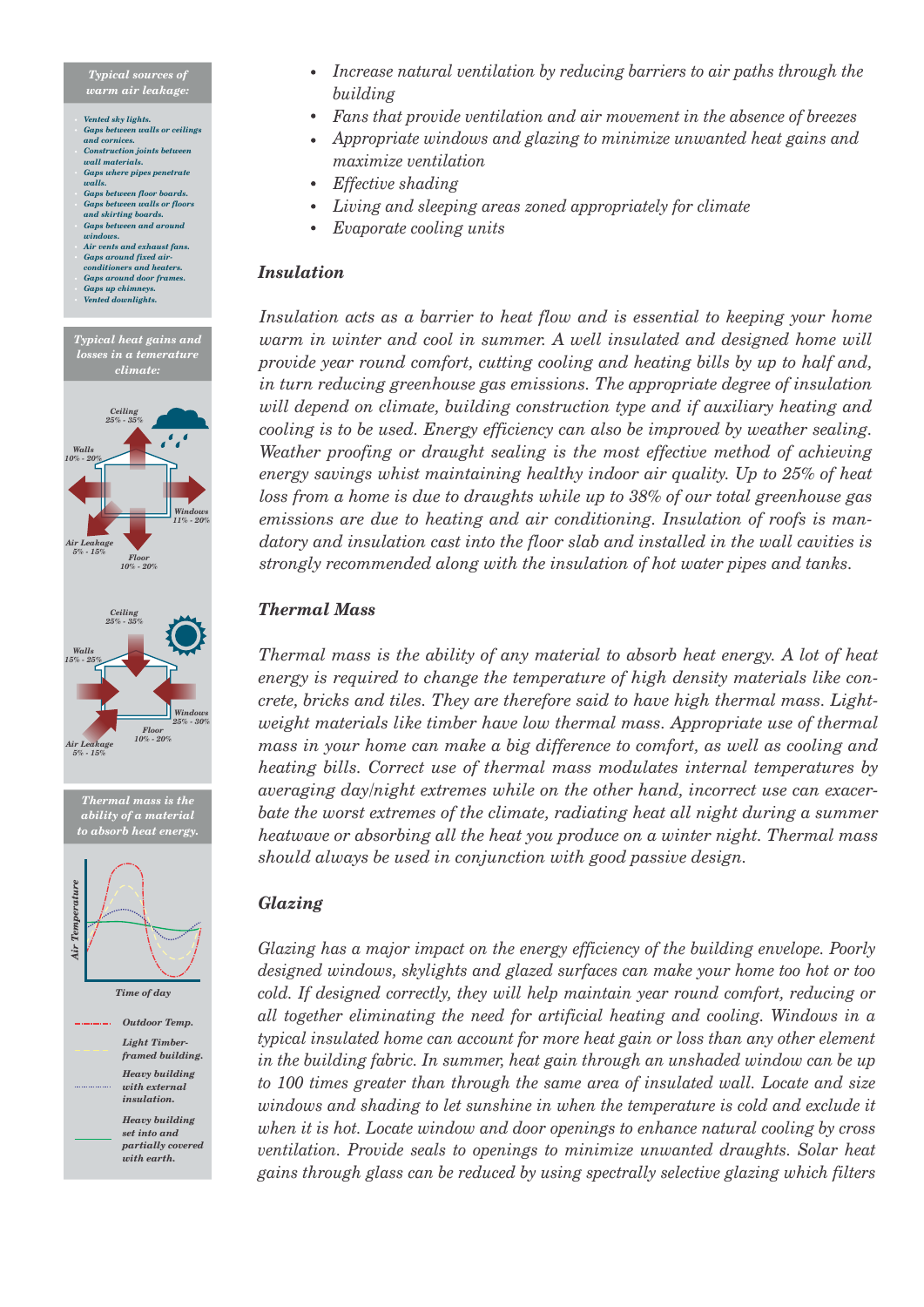

*solar radiation, allowing maximum light visible light transmission while reflecting unwanted UV and solar near-infrared wavelengths. Reflective glass also allows for this but must be cleaned regularly and causes a glare which may annoy neighbours.*  For this reason its use is expressly forbidden within the estate. Double glazing or *insulating glazing is also effective but are cost prohibitive for most developments.* 

# *Skylights*

*Skylights can make a major contribution to energy efficiency and comfort within the home. Daylight provides cool light, meaning that a given amount of light is accompanied by less heat gain than most types of artificial light. Skylights provide one of the best and easiest ways to admit daylight and distribute it evenly, displacing most artificial light, improving light quality and reducing heat generation and saving on energy costs.* 

*Water Conservation*



*Biodiversity Impacts on Site*





*Environmentally Conscious Landscaping*



*The protection, conservation, efficiency and re-use of water is a vital part of our estate as South Africa is a country that is water poor and there is much that can be done to reduce consumption. This could be done by fitting items such as: Dual flush toilets (which are mandatary), flow reducing or aerating taps, flow reducing or aerating showers, a smaller shaped bath, low volume and low consumption appliances such as dishwashers and washing machines. Rainwater, or grey water from baths and basins, can also be captured and stored for irrigation purposes. Low water-use vegetation or 'Xeriscaping' can greatly reduce the need for supplementary garden watering. See our saleshouse showroom for recommended suppliers.* 

*Replanting cleared sites is no substitute for leaving native vegetation intact. Once any land is cleared it is almost impossible to recover the full range of indigenous species, remove introduced species and restore ecological processes. Given the natural beauty and biodiversity of the estate it is recommended that homeowners attempt to minimize biodiversity impacts. This can be done by:*

- *Limiting clearing outside the building footprint. Vehicle tracks, contractors carpark, and rubbish dumps should be concentrated in one contained area.*
- *Any significant indigenous or habitat trees should be designed around and retained.*
- *Rehabilitating disturbed areas with saved topsoil and salvaged plants from cleared areas.*
- *Using indigenous species in the garden.*
- *Maintain links between adjacent bush and your garden if possible.*
- *Avoid introducing environmental weeds into your garden*
- *Avoid unnecessary disturbance to vegetation and soil.*

*Being an environmentally conscious development, the estate will have an indigenous tree planting policy. The proposed indigenous landscaping policy will reinforce the uniquely South African nature of this estate. Sustainable landscapes are concerned with the planning and design of outdoor space. It is important to consider the landscape as an integral part of your home's sustainable design. .* 

The topography of a garden should ideally reflect the original slope to minimize the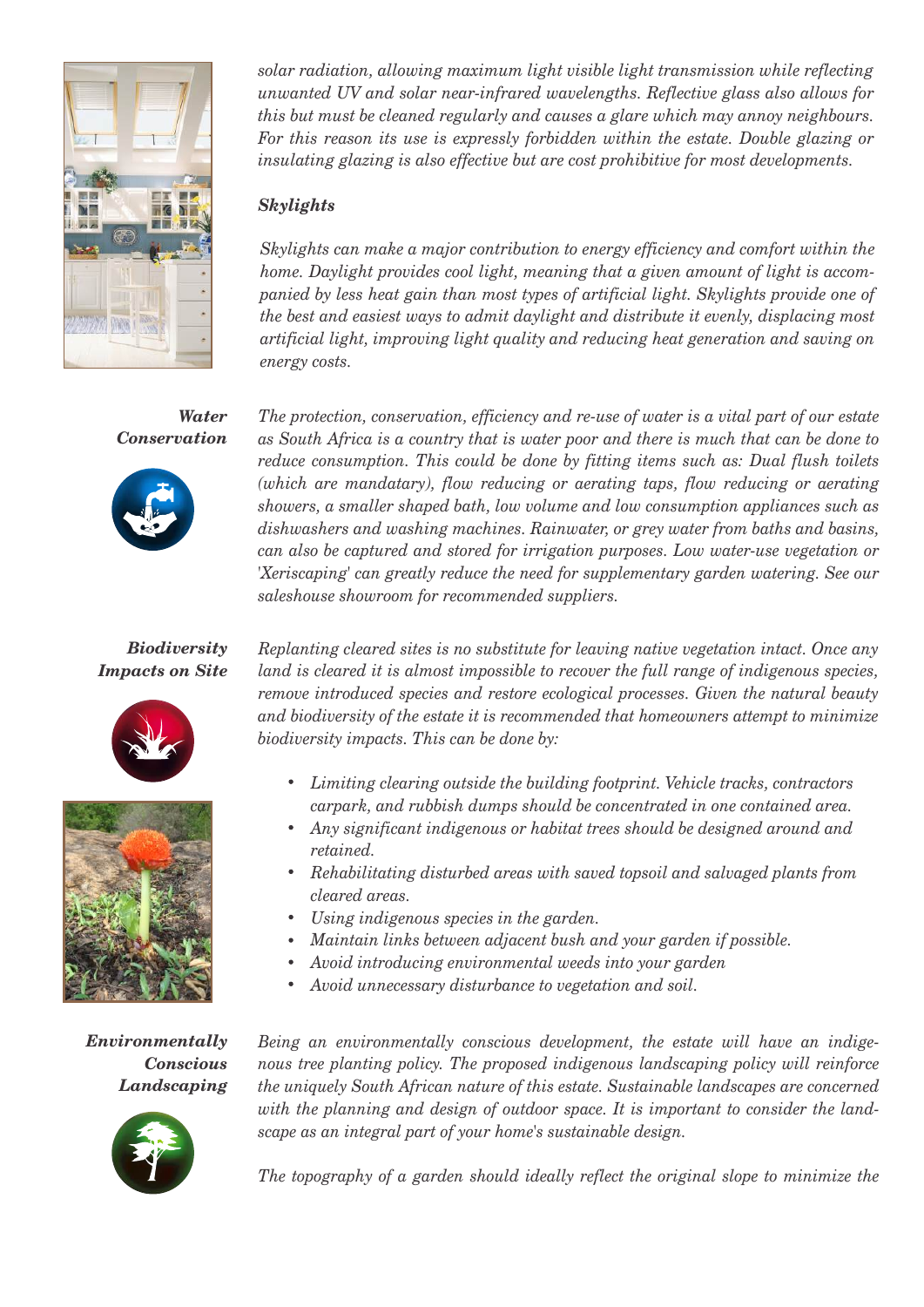

*impact on drainage patterns. Storm water retention ponds can be constructed along drainage lines to collect rain water that can be used in many ways, from irrigating common area's, to creating diverse habitats for flora and fauna. Exotic species should be removed from the drainage lines on an erf if applicable and replaced with indigenous plants, marsh and reed species. Hard landscaping should be kept to a minimum. At no stage during the construction or operational phase should the flow of water into any of the retention ponds be cut off. .* 

*The landscaping in the development area should be of a continuous style and theme. One has to bear in mind that landscaping is more than just aesthetic. The environment must inform the design and layout of the site. The landscape design must be an integral part of the planning and not an aesthetic after thought. All landscaping must emphasize and enhance the urban design and can be used for screening, or as a windbreak or to frame select views. .* 

*Plants used for landscaping must be indigenous and the use of endemic plants must be promoted. The site is an intermediate between the pure grasslands of the highveld and the more wooded vegetation of the Bushveld, false thornveld and thornveld. .*

*This should be kept in mind during the plant selection process. Invasive plant species must be removed and all disturbed areas must be rehabilitated. .*

*The use of drought resistant plants must also be promoted. Low water-use vegetation or 'Xeriscaping' can also greatly reduce the need for supplementary garden watering thus preserving our natural resource. .* 

*In the last 10 years the theme in urban and corporate landscaping has shifted significantly towards the use of plants indigenous to South Africa. Previously, designs had remained very stereotyped and were often characterized by mass planting and the use of limited so called "fool proof" species. This was due to the fact that most landscapers did not know a wide variety of indigenous plants or how to use these plants in a more integrated and wild life friendly manner. It is recommended that homeowners use a landscaper who has extensive knowledge in this field. A list of recommended landscapers is available on request. .*

*A list of recommended plants and trees has been incorporated into the architectural and landscaping guidelines for your information.*



*When you choose a home you are also choosing a street and most of all a community. A street is more than a collection of buildings and trees. Well-designed and cared for streets encourage connected, inclusive, supportive, and safe communities. A good street consists of houses that have their own character but fit together in a complementary, respectful way. Characteristic attributes like building height, street setbacks, form and materials as set out in the architectural guidelines will assist with this. A good street improves quality of life in numerous ways by:*

- *Promoting community interaction.*
- *Providing a safe environment*
- *Enhancing the character and comfort of the neighbourhood*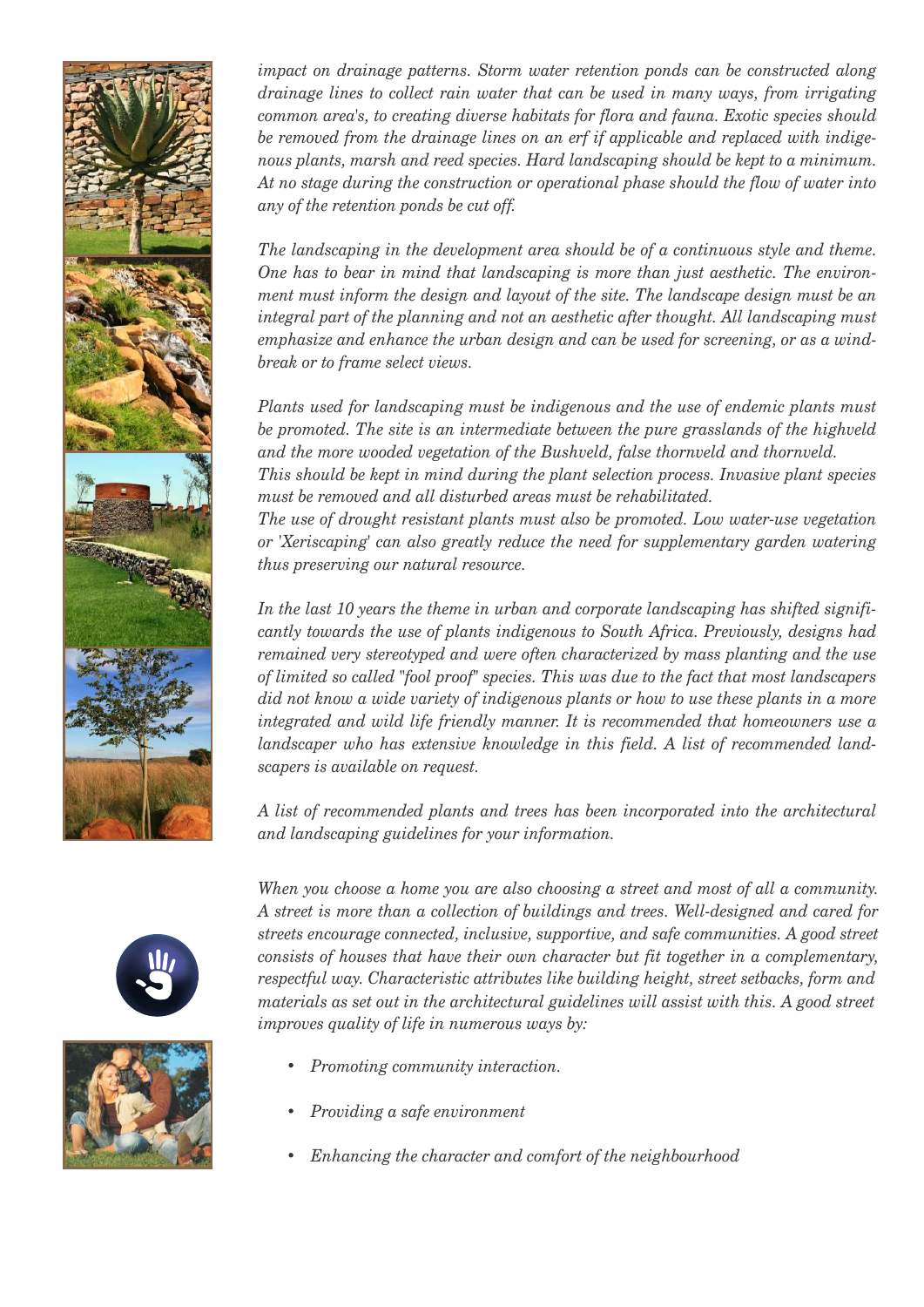

- *Enhancing the character and comfort of the neighbourhood*
- *Encouraging people to walk to the shops and around the neighbourhood*
- *Increasing property demand and resale value.*
- *Houses facing towards streets, parks and open spaces improve visual access and security but must be balanced with good site orientation for passive heating and cooling.*
- *Garages should be situated away from the house frontage to minimize their visual impact. This also allows more landscaping at the street frontage and establishes a direct visual connection between the house and the street for security.*
- *The width of driveways should be limited and shared driveways should be considered. This allows for more of the street frontage to be landscaped and provides a better environment for pedestrians.*
- *Trees should be planted to enhance the quality of the street. Good tree cover increases property values and provides improved shade, habitat, windbreaks, air quality and appearance.*
- *High walls and hedges on the street should be avoided as they isolate the home from the neighbourhood. They create a perception of isolation and impede observation of the street.*
- *Respect your neighbour's privacy, sunlight and views. Utilise appropriate building setbacks and building height to retain your neighbour's view while maximizing your own.*

## *Energy Use*





# **EARN THE ENERGY STAR**

The estimated energy performance for this design meets US EPA criteria. The building will be eligible for ENERGY STAR after maintaining superior performance for one year

*Electricity is the most widely available energy source and is the only source able to run the full range of household appliances. However, it is the most greenhouse intensive. It is also becoming more expensive. Natural or liquefied petroleum gas (LPG) is less expensive to use than electricity and provides fewer greenhouse gas emissions. It can be used for water heating, room heating, and cooking. Solar water heaters and passive solar building techniques reduce the need to use nonrenewable resources. Other fuels such as wood and coal should only be used in small quantities such as for heating as they create air quality problems in urban areas. Renewable energy is the cleanest form of energy and systems using solar and wind are becoming increasingly accessible to homeowners. Renewable power systems use renewable energy sources to produce electricity with very low greenhouse gas emissions. Renewable energy sources such as the sun, wind, and water are continuously replenished from natural sources. Renewable energy systems operate at low cost but can be expensive to install. However, the KWh price is unaffected by future energy price rises. .* 

*Efficient energy use is the best way to reduce energy bills and environmental impacts while maintaining or improving comfort levels. While some solutions cost nothing at all, most investments in energy efficiency will pay for themselves through lower energy bills.*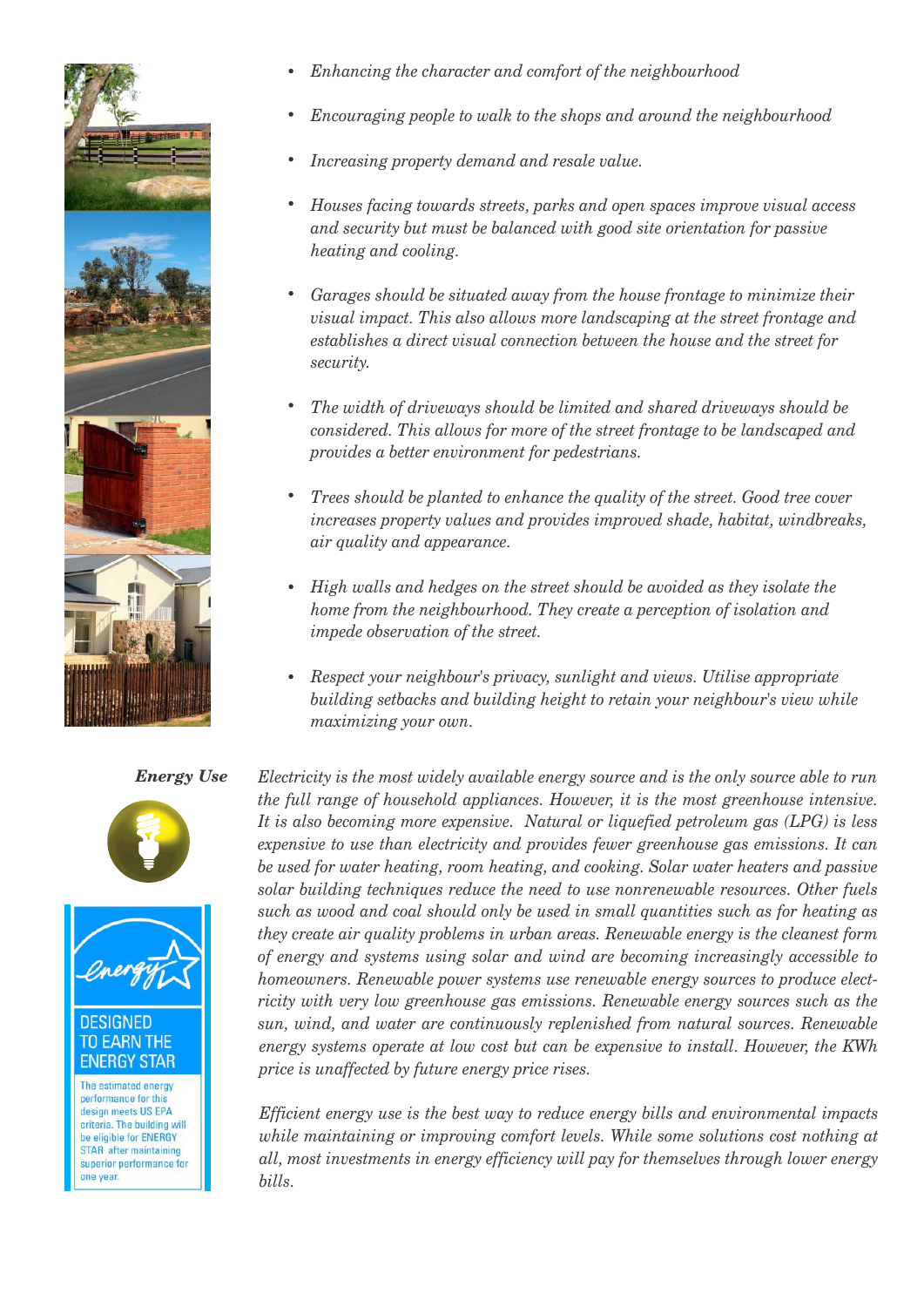









# *Heating and cooling your home*

*Use high efficiency gas, electric heat pumps, gas or solar heated under floor heating or wood heaters for room heating rather than electric convection and radiant heaters.*  Using the passive design principles contained in this handbook will also help to *minimize the need for heating and cooling. Use ceiling fans if possible instead of air conditioning. If cooling is required then use evaporative systems or high efficiency air conditioning units with occupancy sensing. These units should be appropriately sized for their environments and be maintained regularly. Use thermostatic controls for hot water and temperature regulation systems and set on the most efficient level.*

# *Cooking Efficiently*

In general choose gas hobs rather than electric. They are often cheaper to use, have *more responsive controls and produce 50% less greenhouse gas emissions than an equivalent electric unit. A gas oven will also produce less greenhouse gas than an equivalent quality electric model. However some very efficient electric hobs and ovens are available from several manufacturers.* 

# *Appliances*

*Electrical appliances account for about 30% of household energy use. When buying white goods such as refrigerators, freezers, tumble dryers, and dishwashers look for the Energy Rating label. This gives a star rating and annual energy consumption for the appliance. The more stars, the more efficient the appliance. An efficient appliance usually costs a little more to buy, but will soon pay for itself in reduced energy bills.*

# *Other Items*

*There are many small items throughout the home that consume a lot of energy. These include pool filter pumps, heated towel rails, computers, televisions, and gaming consoles. Ensure they are not left on unnecessarily.* 

# *Lighting*

*Use fluorescent or compact fluorescent lamps as they are substantially more energy efficient and long lasting, they are also available in the warm white colour spectrum similar to natural sunlight and, with newer production technology, are not subject to the flickering once associated with fluorescent lighting products.*

- *Avoid using low voltage down lights for general lighting as they are not energy efficient. Compact fluorescents for down lights are becoming available.*
- *Use occupancy sensors for certain lighting applications*
- *Turn off lights when not in use and use separate switches for each light fitting.*
- *Use timers or sensors on outdoor lights which can also be solar powered.*
- *Use the minimum wattage lamp to provide sufficient light.*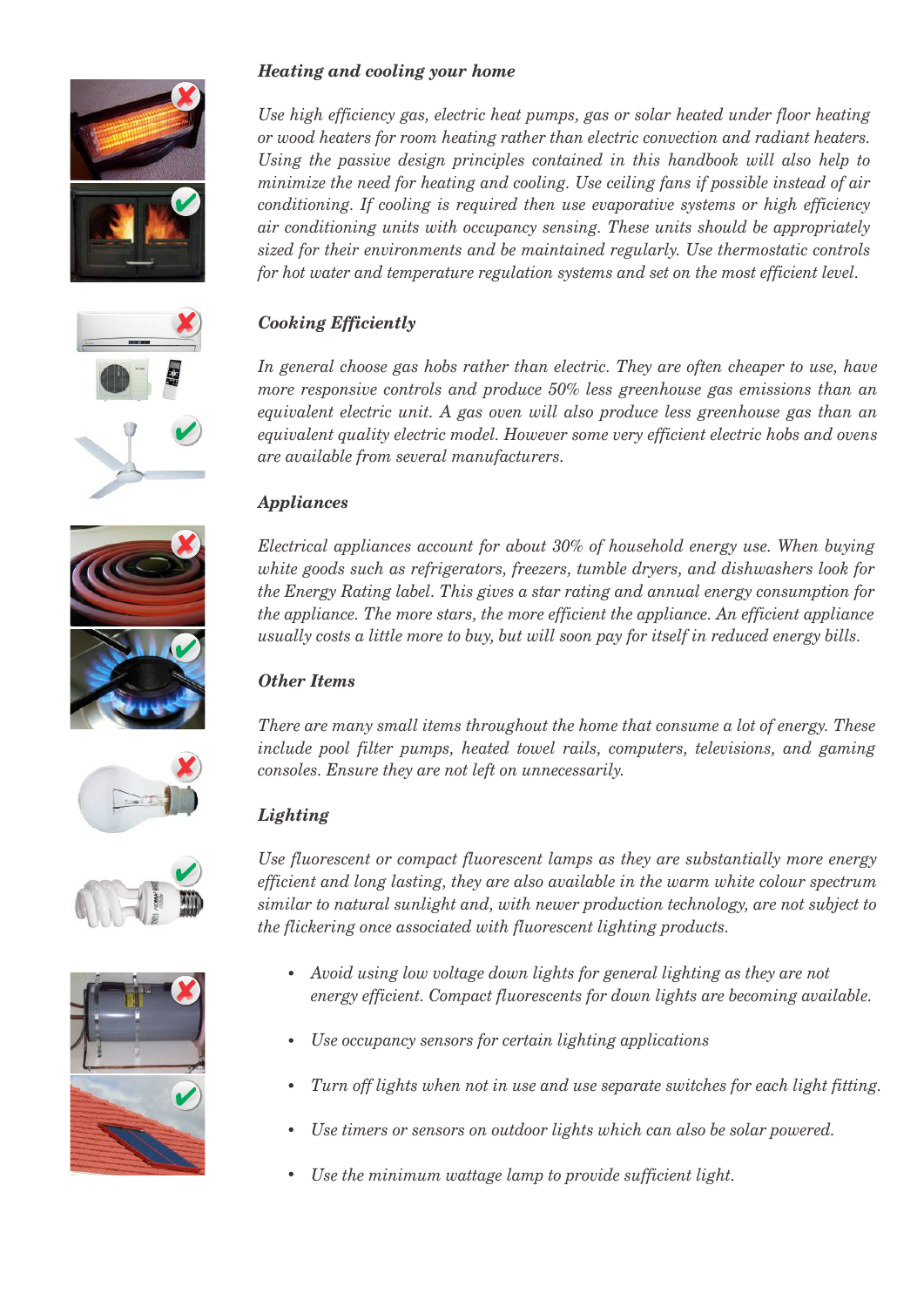

- *Use task lighting to supplement general lighting if needed.*
- *Use well designed windows and skylights to provide natural light while keeping winter warmth in and summer heat out.*

# *Reducing standby energy consumption*

*Standby energy is drawn when some electrical equipment is not actually being used, such as when the TV is turned off with the remote control rather than the switch on the unit or at the wall. It is sometimes used to power digital displays or maintain memory settings, but often it is just wasted energy. .*

*Be aware of the standby energy use of electrical equipment such as televisions, DVD players, clocks, computers, faxes, microwaves, security systems, battery chargers and power packs. Some appliances, such as video/DVD players and microwave ovens with digital displays, can use much more energy over a year in standby than in actual operation. Standby energy use can account for 10% or more of household electricity use.*

# *Home office and entertainment equipment*

- *Large screen TV's use more energy than those with a smaller screen.*
- *If buying a computer consider buying a laptop, they require less materials to make and less energy to run.*
- *An LCD screen for desktop computers will use less energy and take up less space than a traditional CRT monitor.*
- *Switch off computers and printers if you won't be using them for half an hour or more.*
- *Look for printers and faxes that can use recycled paper. Use recycled ink and toner cartridges. Re-use blank sides of used paper.*

# *Home Automation*

*Home automation is the automated or remote control of appliances and equipment in the home. Automated controls can be used to turn equipment on or off or adjust the operating settings at predetermined times, on site or remotely, or can be set to adjust the operation of equipment in response to changes in the home environment, e.g. temperature. Homes using these techniques, which may also involve the integration of broadband communications, are sometimes called smart homes or smart houses.*

*Home automation systems can, however, only improve the energy efficiency of your home if they are designed for this purpose. A well designed automation system can improve passive solar heating and passive cooling through the control of blinds, windows, vents and fans. It can also control heaters and air conditioners so they are only used when and where they are needed to achieve a desired temperature.*

*A hot water system can be automated to switch off when not required, such as when the homeowner is on holiday. Solar systems can be controlled so they do not require heat boosting during summer months.*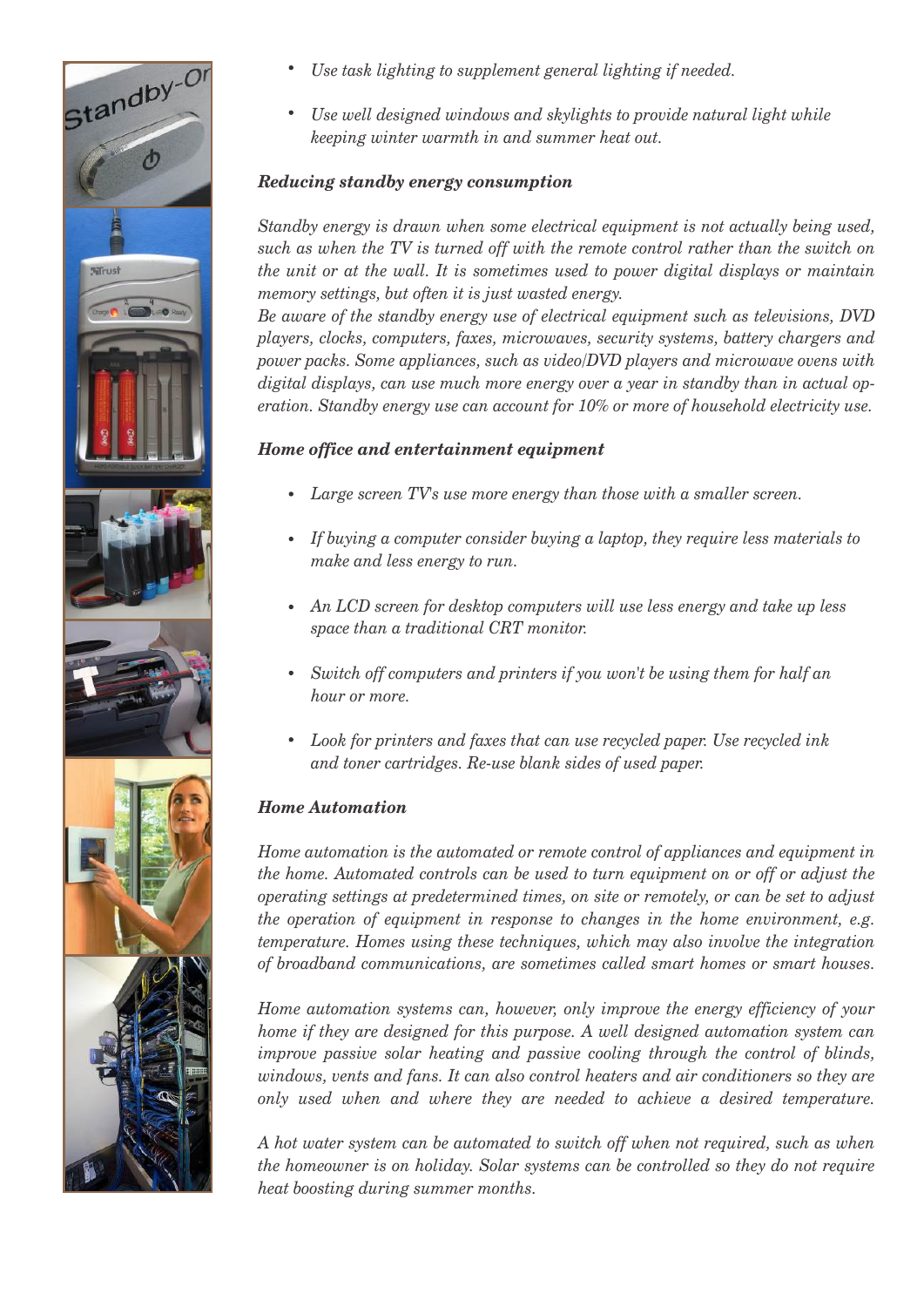

Lights can be automated so that they operate only when needed and switch off when *rooms are vacant. This can be done through motion sensors and timers or through more elaborate centralized systems. Motion sensors can be used to switch on external lights when needed or lights when entering the home, rather than leaving lights on.*

*Motion sensors, light sensors, and timing controls could be used to switch off lights when they are no longer needed. Priority should be given to rooms like bathrooms, pantries and toilets that often have light left on unnecessarily. .*

*Automation can be used to operate appliances, lighting and equipment only when needed. Remote control and timer control of appliances from coffee makers to home theatres to spas, can lead to energy savings if the appliances usually use standby power, even though they are not operating, e.g. stereos, TV's, DVD's and home office equipment. It is also useful when the need for the equipment to operate varies, such as for pool pumps, where daily operating hours can be matched to the season. .*

*Home automation systems work by managing the electric power of the device being automatically controlled. The degree of intelligence and how it is distributed between the elements of the home automation system varies with the design and with the manufacturer. .*

*Control can be implemented by isolated sensors, timers, and processors embedded in the switches and relays. Alternatively centralized control can be obtained through networked sensors linked to a controller or computer, which then operates the power systems of equipment throughout the house. .*

*The operation of more sophisticated devices such as central heaters, air conditioners, or home theatres can also be brought under the control of the automation system, but with more intelligent controlled devices, care is needed to ensure that the controllers instructions do not create conflicts. .* 

*Automated equipment can therefore include any appliance or machinery in the home, the operation of which is controlled through its electricity supply.*

# *Automation and electricity demand*

*Homeowners may be required, as part of Eskoms' and the developers' new energy policy, to have a smart meter/load management system installed in their homes in order for the electricity supplier to be able to meter electricity demand and usage and switch off certain items like geysers during high demand times. This system replaces the ripple relay system that was previously used. Design the electrical installation to ensure that all the non-essential loads are grouped on the same circuits. This will facilitate future remote shedding of these non-essential circuits by the distributor using a load management system/smart meter technologies. By installing the system, homeowners will see the following benefits:* 

- *A reduced carbon footprint for the estate*
- *Reduced energy bills*

# *Instantaneous Gas Geysers & Solar Geysers*

*Instantaneous Gas Geysers as well as Solar Geysers are mandatory in Helderfontein*